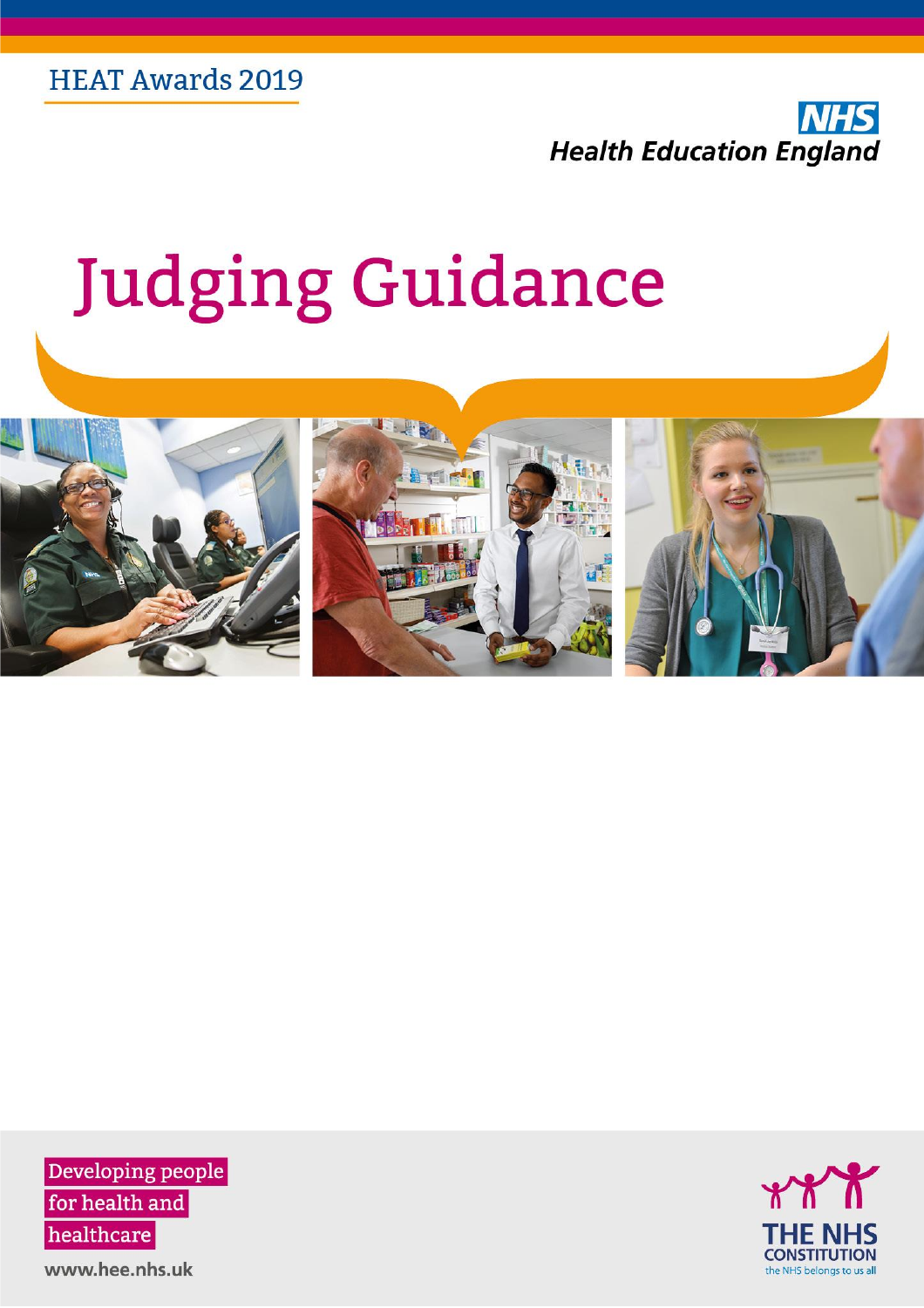# **HEAT Award Judging Guidance**

The HEE HEAT Awards celebrate education, training, leadership and workforce development at all levels and across all professions who have ultimately improved people's health, the public's experience of the NHS and those leaders who we are truly proud to work alongside.

We asked for nominations for NHS members of staff and those that work in the wider health and care sector who have gone above and beyond their role to make a difference – people who have championed quality improvement; have gone the extra mile to support and motivate their peers on a day to day basis; people whose positive energy spills over into the atmosphere they create; NHS staff who acts as role models and are inspirational leaders for the next generation of NHS staff.

## **The Award Categories**

### **Leadership awards**

- Inspirational leader of the year
- Emerging Leader of the year
- System Transformation Champion of the Year (open to individuals and teams)

### **Inspirational learners Awards**

- Inspirational student
- Inspirational trainee
- Inspirational apprentice
- Inspirational return to practice

#### • **Delivering on our values**

- Champion of the NHS Constitution
- Champion inclusivity and widening participation

### **Delivering tomorrow's workforce**

- Champion of tomorrow's workforce
- Digital and TEL Innovator of the Year
- Inspiring trainee/student educator (open to individuals and teams)

## **Organisation awards**

• Inspiring place to work and train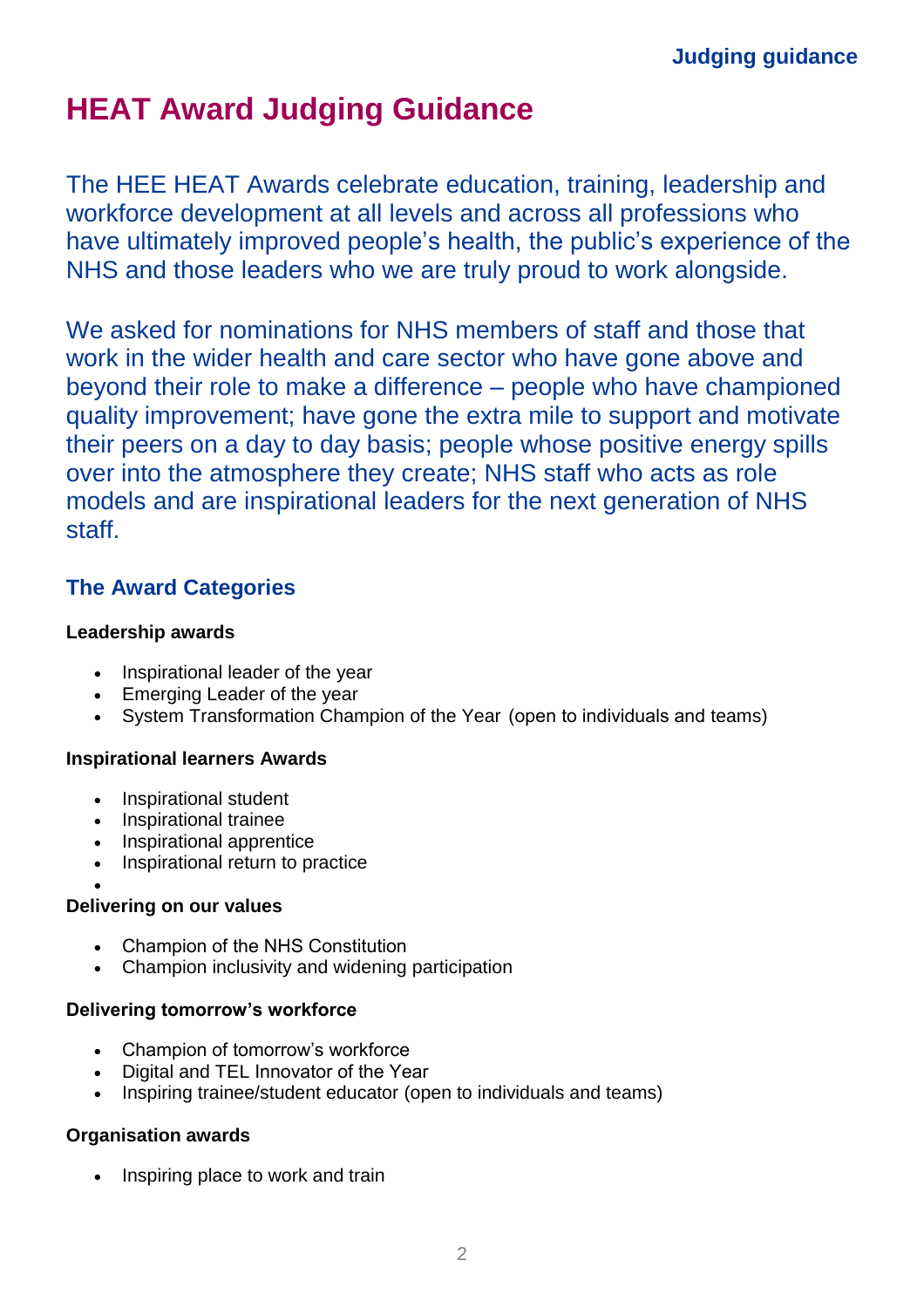## **The Nomination**

Each nomination is through a supporting statement from the nominator that is submitted through the award portal. The nomination can be no more than 500 words long.

Nominator's are asked to show how the nominee meets the four criteria that are set for that award.

All supporting information should be found in the answer given, there should be no separate evidence.

Judges will be asked to score each nomination between 1 and 100 through based on how well the nomination meets the four criteria the online awards panel

- Meets some expectations  $-0-25$  points
- Meets most expectations  $-26-50$  points
- Meets all expectations  $-51-75$  points
- Exceeds expectations 76-100 points

## **Judging rounds**

The **first round** of judging round will ensure each nomination at least meets most nominations. Judges during this round will simply give a pass/fail mark and all nominations with at least two passes will be considered in the second round. This round will run from 8 April until 26 April.

The **second round** of judging will lead to a three-strong short list for each category based on those with the highest scores. The short list will be published and on 20 May. This round will run from 29 April until 17 May.

In this round Each judge will score each nomination out of 100 and the three highest scoring entries will form the short list. Where there are tied results for the three shortlisted the judges for that award will be asked to judge between the tied nominations.

The **third and final round** of judging will be undertaken by a panel of experts from across the sector will determine the final winner for each award. The winners will be announced in July. This round will run from 20 May until 7 June.

Each judge will score each shortlisted candidate out of 100 with the candidate scoring the highest being the winner. In the result of the tie for a shortlisted place in round two or the winner in round three then the judges will be asked to determine between them.

## **Judging Criteria**

#### **NHS Inspirational Leader of the Year**

This award is for any member of your organisation who, through their embodiment of NHS values, inspires others to achieve great things.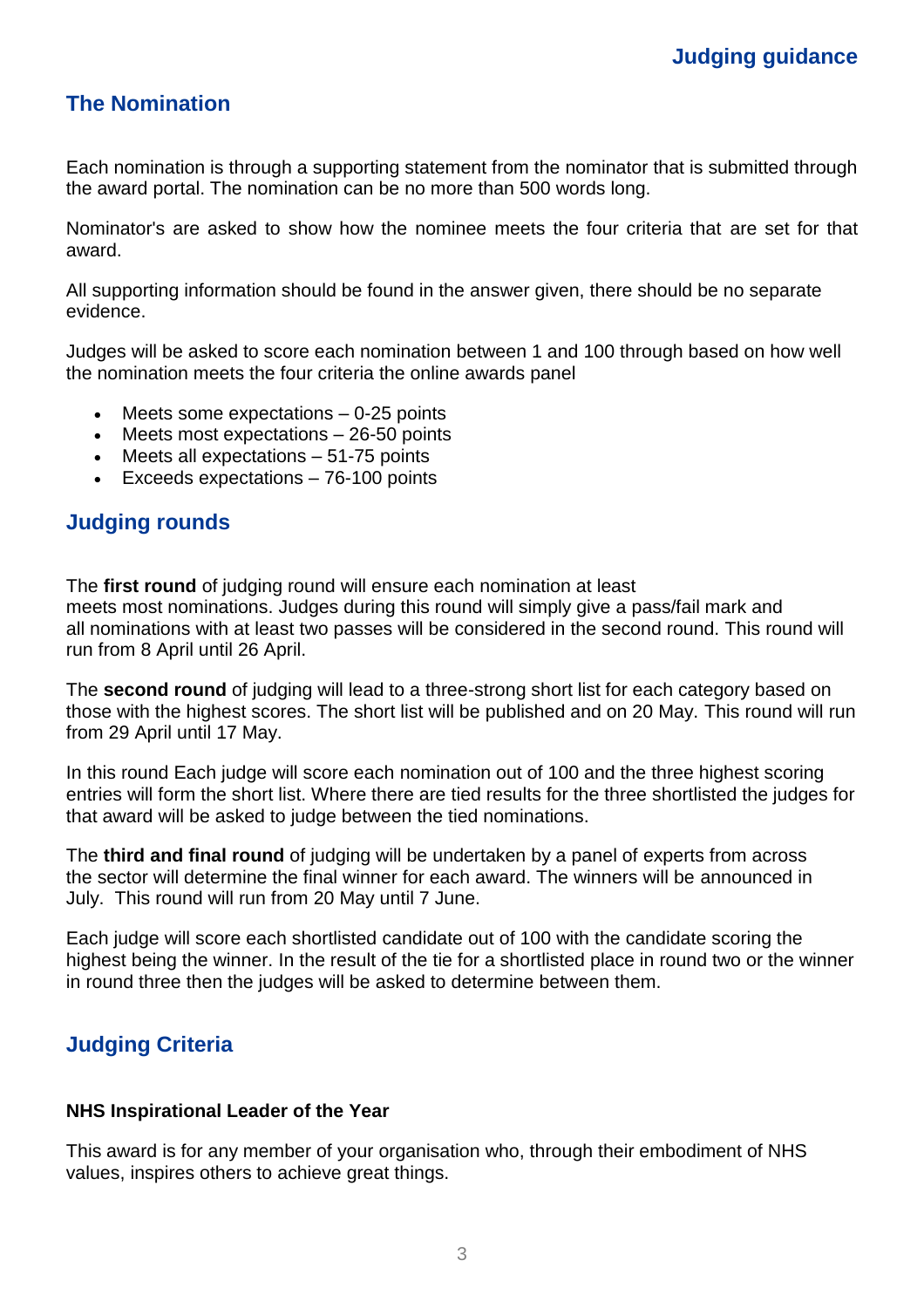Do you work with someone who places quality at the heart of everything they do? Are they innovative and value their partners while actively mentoring the next generation of NHS leaders? Are they tireless in changing the system for the benefit of all?

Through their words and actions this person is a role model who understands the importance of developing diverse talent and is determined in their actions to achieve the objectives of their role.

If you know a truly inspirational person who inspires others to great leadership – we want to know.

- **Renowned for putting quality care and patient safety at the heart of service delivery and promoting the values of the NHS constitution**
- **Known for developing their shared vision and purpose.**
- **Influencing and working with a range of partners whilst mobilising and energising others with their vision for change and inspiring confidence in the future**
- **Have a reputation for spotting talent and support emerging leaders with enthusiasm, honesty and authenticity.**

#### **NHS Emerging Leader of the Year**

Do you know someone who is growing and developing their career in the NHS whose positive energy and passion spills over into the working environment?

• **Have a clear and continued authentic commitment to developing both themselves and others for the benefit of patient care and demonstrates the potential, ambition and motivation to perform at the next level.**

- **Willingly offer their time and commitment to you/your team in an open, accessible and motivational way.**
- **Have taken their learning and developed themselves and patient services as a result of training or development programmes**

• **Can you show us what innovative approaches your colleague has taken to ensure that their actions directly impact upon both cost effective and quality outcomes for patients, carers and service users and how they reflect the values of the NHS Constitution?**

#### **System Transformation champion of the Year (open to individuals and teams)**

The Sustainability and Transformation Plans and Integrated Care Systems and their associated Local Workforce Action Boards provide us with a great opportunity to think more about population health and preventative healthcare, to look at our health and social care system as a whole rather than a group of separate health care providers. The leadership skills required to do this place a much greater emphasis on the ability to work and lead across a healthcare system, building relationships with citizens and across communities, organisations and sectors, using innovation and improvement models to make the service better for patients and sharing best practice.

This award is for individuals/teams who have demonstrated these essential qualities of leading change across systems, demonstrating effective systems leadership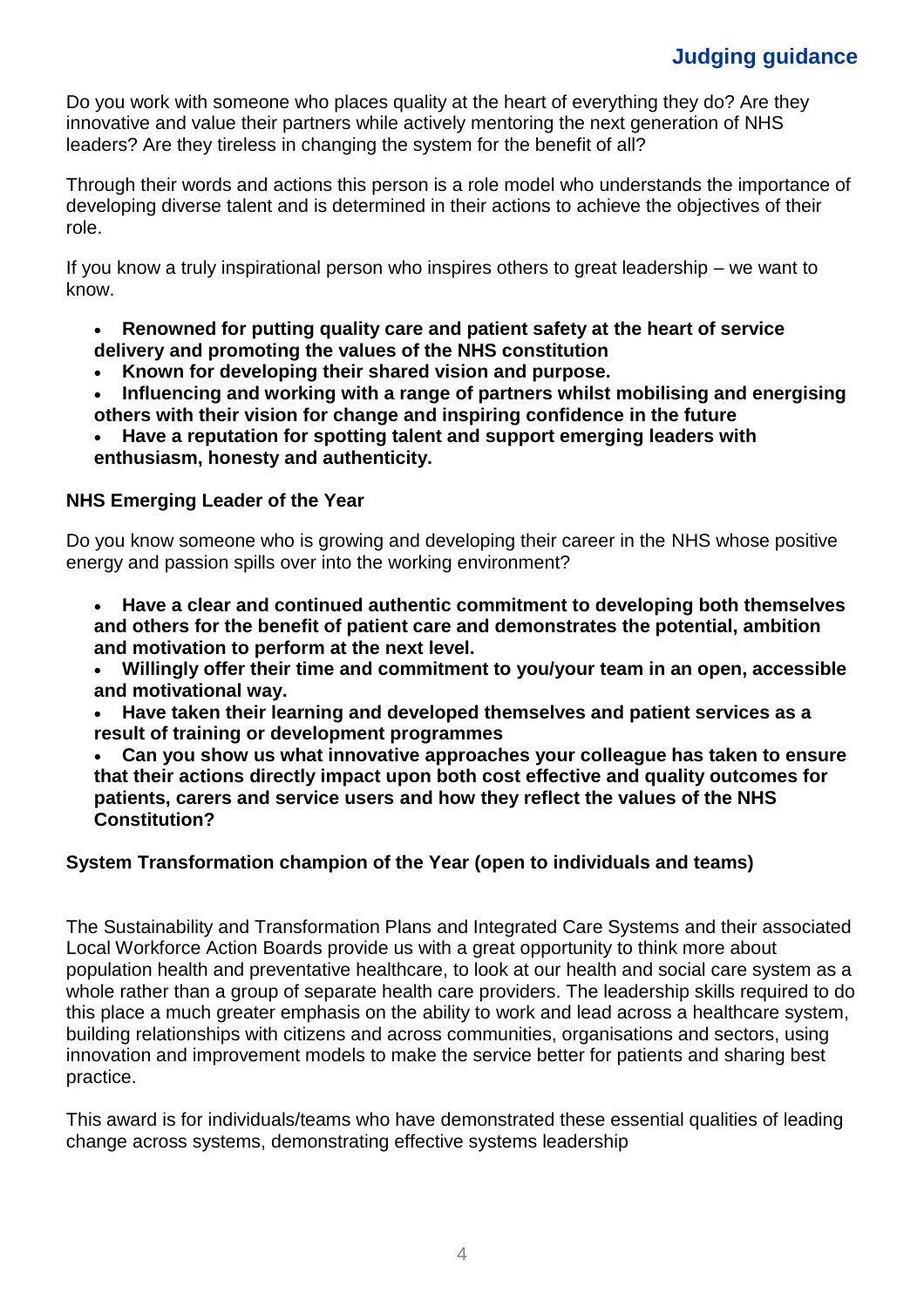• **Develop effective multi-dimensional partnerships that build effective relationships, collaboration and system thinking and leadership with clear vision and goals aligned to local and strategic drivers between both social and health care and between providers and commissioners**

• **Deliver effective transformation and system leadership with clear action and outcome-focused plans within the local health and social care system that leads to improved levels of care, learning and capacity building through inclusive partnerships.**

• **Contribute to system leadership and partnership within their area through innovation and improvement.**

• **Demonstrates effective and inclusive leadership with strategic and local partners in wider community**

• **Demonstrates effective and inspiring leadership in the local health and social care system with effective governance and accountability to the wider community.**

#### **Inspirational Student (undergraduate or post graduate)**

Do you know someone who is currently an undergraduate student studying to work in healthcare or someone who is already working in the sector and who is studying at a post graduate level to enhance their skills and who proves an inspiration for those around them?

The inspiring student award is open to anyone currently studying to work within the healthcare sector but who are not yet employed such as those on full-time undergraduate courses for nursing, midwifery, allied health professions, healthcare scientists, pharmacy, medicine and dentistry. They would also include postgraduate courses such as physician associates and other post graduate courses where the individual is not yet employed in the healthcare sector. Nominations could be made by a fellow student colleague, placement supervisor, manager, educator, a patient or anyone else who is able to demonstrate why they are such an inspiring student.

- **Demonstrates on-going committed to continuous personal development and achieving personal excellence**
- **Inspire colleagues through continually demonstrating a commitment to improving services and the patient experience**

• **They continually demonstrate a commitment to working with colleagues and service users to achieve better, safer and more compassionate care**

• **They continually demonstrate a commitment to living and sharing the values of the NHS Constitution**

#### **Inspirational Trainee**

Do you know someone who is currently working in the NHS and is in some form of training who proves an inspiration for those around them?

The inspiring trainee award is open to anyone currently in training (other than those in an apprenticeship) while also employed within the healthcare sector such as doctors and dentists in training at all levels, management trainees and healthcare scientists undertaking the NHS Scientist Training Programme or Higher Specialist Scientist Training, along with other people employed in the healthcare sector who are undertaking postgraduate qualifications relevant to their work. Nominations could be made by a colleague, manager, educator, a patient or anyone else who is able to demonstrate why they are such an inspiring trainee.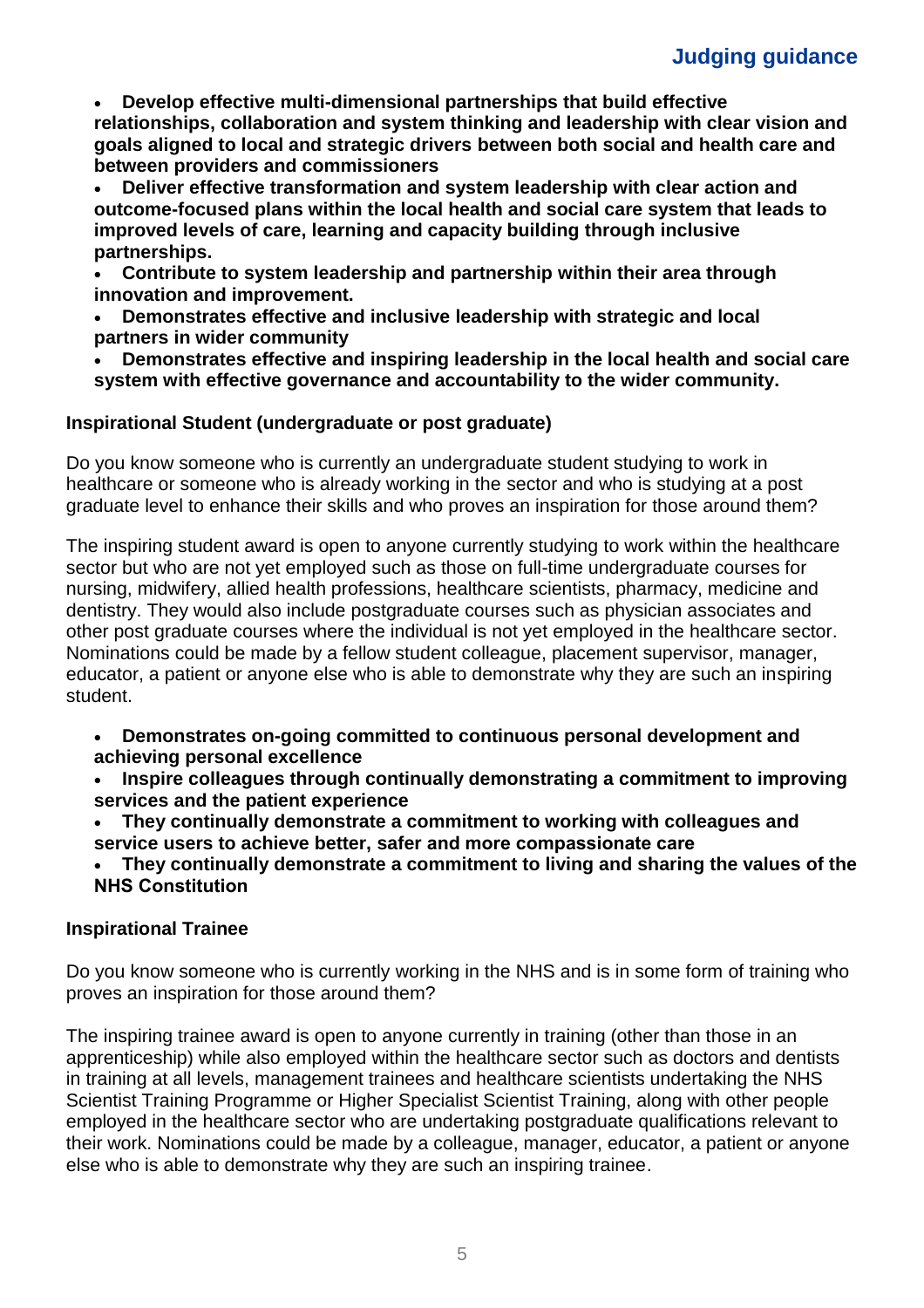- **Demonstrates on-going committed to continuous personal development and achieving personal excellence**
- **Inspire colleagues through continually demonstrating a commitment to improving services and the patient experience**
- **They continually demonstrate a commitment to working with colleagues and service users to achieve better, safer and more compassionate care**
- **They continually demonstrate a commitment to living and sharing the values of the NHS Constitution**

### **Inspirational Apprentice**

Do you know someone who is apprentice working in healthcare who proves an inspiration for those around them?

The inspiring apprentice of the year is open to anyone currently undertaking an apprenticeship, at any level within the healthcare sector either within a clinical or non clinical role. For example, nursing associates and nurse (and other) degree apprentices can be nominated as well as those in behind-the-scene apprenticeships such as business administration, hospitality or building services. Nominations could be made by a fellow apprentice, colleague, manager, educator, a patient or anyone else who is able to demonstrate why they are such an inspiring apprentice.

- **Demonstrates on-going committed to continuous personal development and achieving personal excellence**
- **Inspire colleagues through continually demonstrating a commitment to improving services and the patient experience**
- **They continually demonstrate a commitment to working with colleagues and service users to achieve better, safer and more compassionate care**
- **They continually demonstrate a commitment to living and sharing the values of the NHS Constitution**

### **Inspirational Return to Practice**

Do you know someone who has Return to Practice to work in a registered profession within the NHS after a break in their career who is inspirational?

- **Demonstrates on-going committed to continuous personal development and achieving personal excellence**
- **Inspire colleagues through continually demonstrating a commitment to improving services and the patient experience**
- **They continually demonstrate a commitment to working with colleagues and service users to achieve better, safer and more compassionate care**
- **They continually demonstrate a commitment to living and sharing the values of the NHS Constitution**

## **Champion of the NHS Constitution**

The constitution and the values that underpin it are fundamental to the way we deliver care in the NHS. Do you know someone who exemplifies the values of working together for patients, respect and dignity, commitment to quality of care, compassion, improving lives and that everyone counts these and inspires those around them?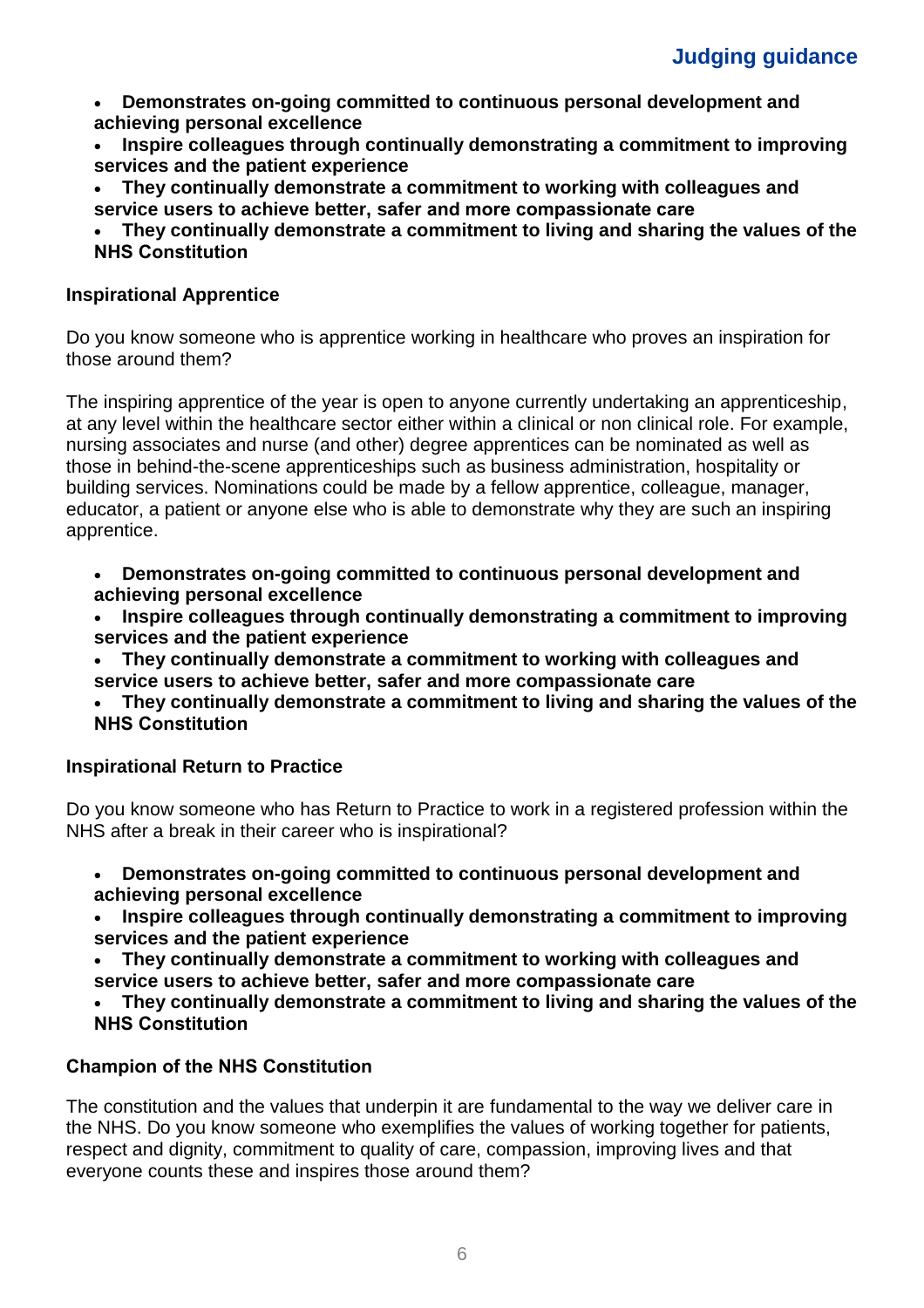- **Lives the values of the NHS Constitution in their day-to-day work in a way that is beneficial to the way care is delivered**
- **Acts as a role model for other staff and inspires them to live the values of the NHS Constitution**
- **Their behaviour results in tangible examples of services excellence**
- **Behaviour results in tangible improvements to service by other areas of the service**

## **Champion of Diversity, Inclusivity and Widening Participation**

This award is for any member of your team or organisation who is dedicated to ensuring that inclusivity, equality and diversity lie at the heart of their day-to-day work above and beyond their role and in their belief and commitment to the NHS – its values, processes and behaviours. Celebrating difference and the importance of diversity, inclusion and equality your colleague will act as a role model to those around them, striving toward continuous improvements in equality. This award also aims to celebrate exemplary work to ensure the NHS is seen as a place to work by everyone through widening participation.

- **Ensure that services are commissioned, procured, designed and delivered to meet the health needs of all local communities.**
- **Actively promote equality and celebrate difference, along with the benefits of why an inclusive workforce at all levels is vital to improved patient care.**

• **Make sure that when at work, those around them feel they are able to 'be themselves' - free from abuse, harassment or discrimination of any kind, going the extra mile to ensure staff from all backgrounds, including the nine protected characteristics, provide the same level as positive feedback as each other.** T

- **Demonstrate inclusive leadership for equality and inclusion, acting as an ambassador for under-represented groups.**
- **Actively work to ensure the healthcare sector is a place that is attractive and accessible as a place to work, reflecting the values of the NHS Constitution.**

## **Champion of Tomorrow's Workforce**

Ensuring we have the right NHS staff in the right place at the right time is key to helping to ensure we deliver high quality and safe care. Do you know someone whose work is instrumental in meeting this aim?

- **Develop new innovative methods and approaches to recruitment**
- **Develop new skills and expertise within the existing workforce in particular areas (geographic and/or clinical) in innovative and cost effective ways particularly where there are staff shortages**
- **Develop ways to promote and increase staff retention**
- **Working closely with partners within the health system to identify current and future needs and develop ways of meeting these**
- **Develop existing workforce to within existing areas to allow them to meet new challenges**

## **Digital and TEL Innovator of the Year**

Technology provides ever more ways of helping us to deliver high quality and safe healthcare. Do you know someone who is using technology, through the use of data and or genomics*,*  artificial intelligence, robotics and or digital technology, and Technology Enhanced